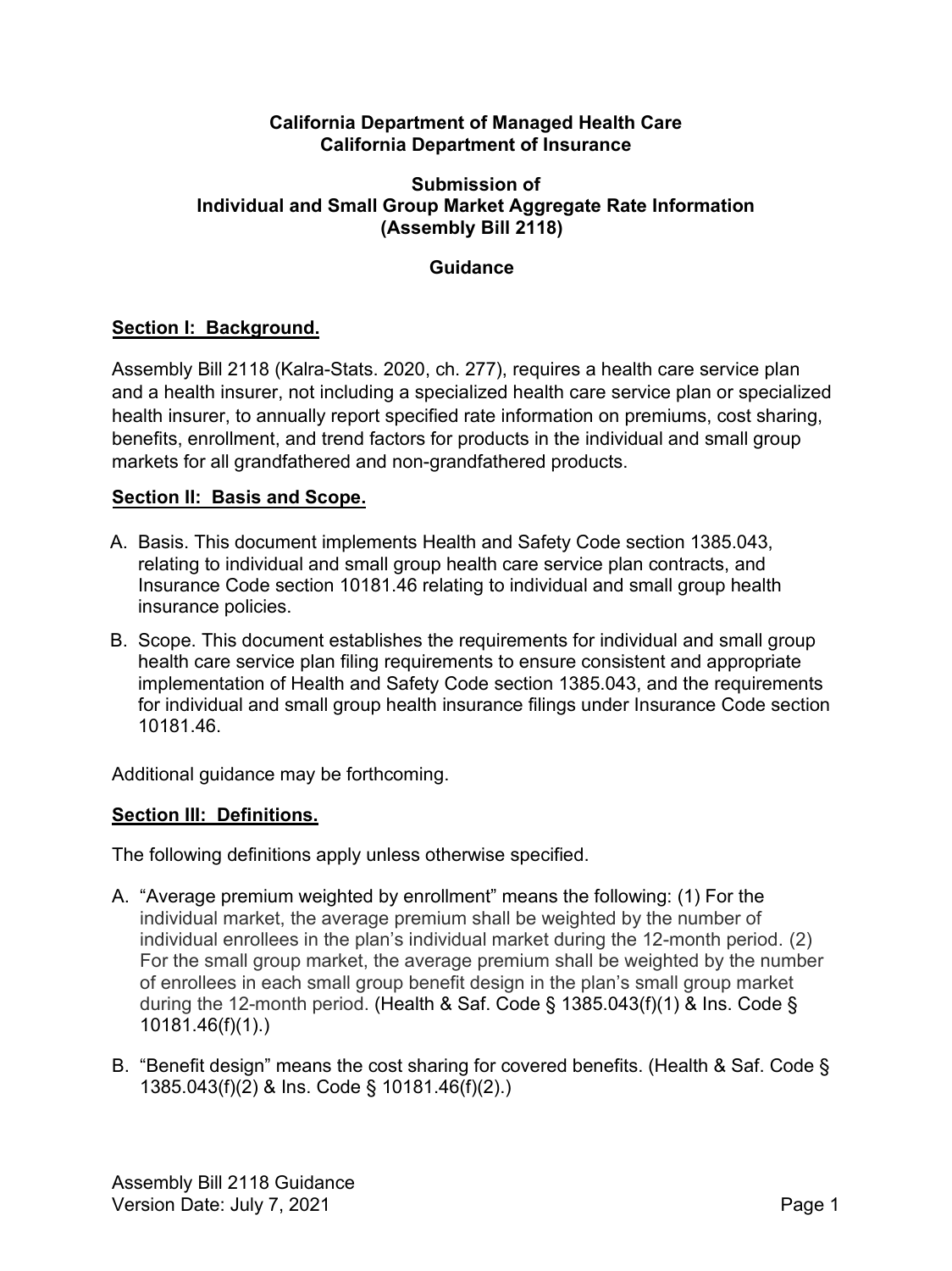- C. "High Deductible" has the same meaning as defined in Section 223(c)(2)(A) of Title 26 of the United States Code. (Health & Saf. Code § 1385.043(f)(3) & Ins. Code § 10181.46(f)(3).)
- D. "Member months" means the equivalent of one covered life for which the health plan company has premium revenue in one month. The total annual number of member months is calculated by summing the twelve end-of-month totals of covered lives for the reported year, for each product category. Report the member months as this sum of twelve end-of-month totals for entire calendar year for the reporting year.
- E. "Nonstandard benefit design" means a benefit design other than the standard benefit design. (Health & Saf. Code § 1385.043(f)(4) & Ins. Code § 10181.46(f)(4).)
- F. "Number of enrollees/Covered lives" means the number of employees, and dependents enrolled (i.e., members or covered lives) during the 12-month reporting period; reasonable approximations are allowed when actual information is not available.
- G. "Reporting year" is the calendar year that a health plan or health insurer files the AB2118 worksheet with the Department of Managed Health Care or the Department of Insurance. Data for the final quarter of the calendar year should reflect projected estimates as of the filing date.
- H. "Share of premium" means, for the small group market, the share of premium paid by the enrollee/insured on behalf of the enrollee/insured and any dependent, not the subscriber/employer. (Health & Saf. Code § 1385.043(f)(5) & Ins. Code § 10181.46(f)(5).)
- I. "Standard benefit design" means the standardized products approved by the executive board of the California Health Benefit Exchange pursuant to subdivision (c) of Section 100504 of the Government Code. (Health & Saf. Code § 1385.043(f)(6) & Ins. Code § 10181.46(f)(6).)
- J. "Weighted average rate change" means the weighted average of the annual rate increases or decreases that were implemented (actual or a reasonable approximation when actual information is not available) weighted by the number of enrollees/covered lives.

# **Section IV: Filing Requirements**

These filing requirements apply to all individual and small group filings submitted on October 1, 2021 and annually thereafter. Health plans and health insurers are required to file a separate filing for each market (i.e., individual and small group).

The annual filing required by Health and Safety Code section 1385.043(d) or Insurance Code section 10181.46(d) shall be submitted annually to the respective Department via SERFF on or before October 1. In the SERFF "Filing Description" line, indicate either "Individual Annual Aggregate Rate Filing" or "Small Group Annual Aggregate Rate Filing."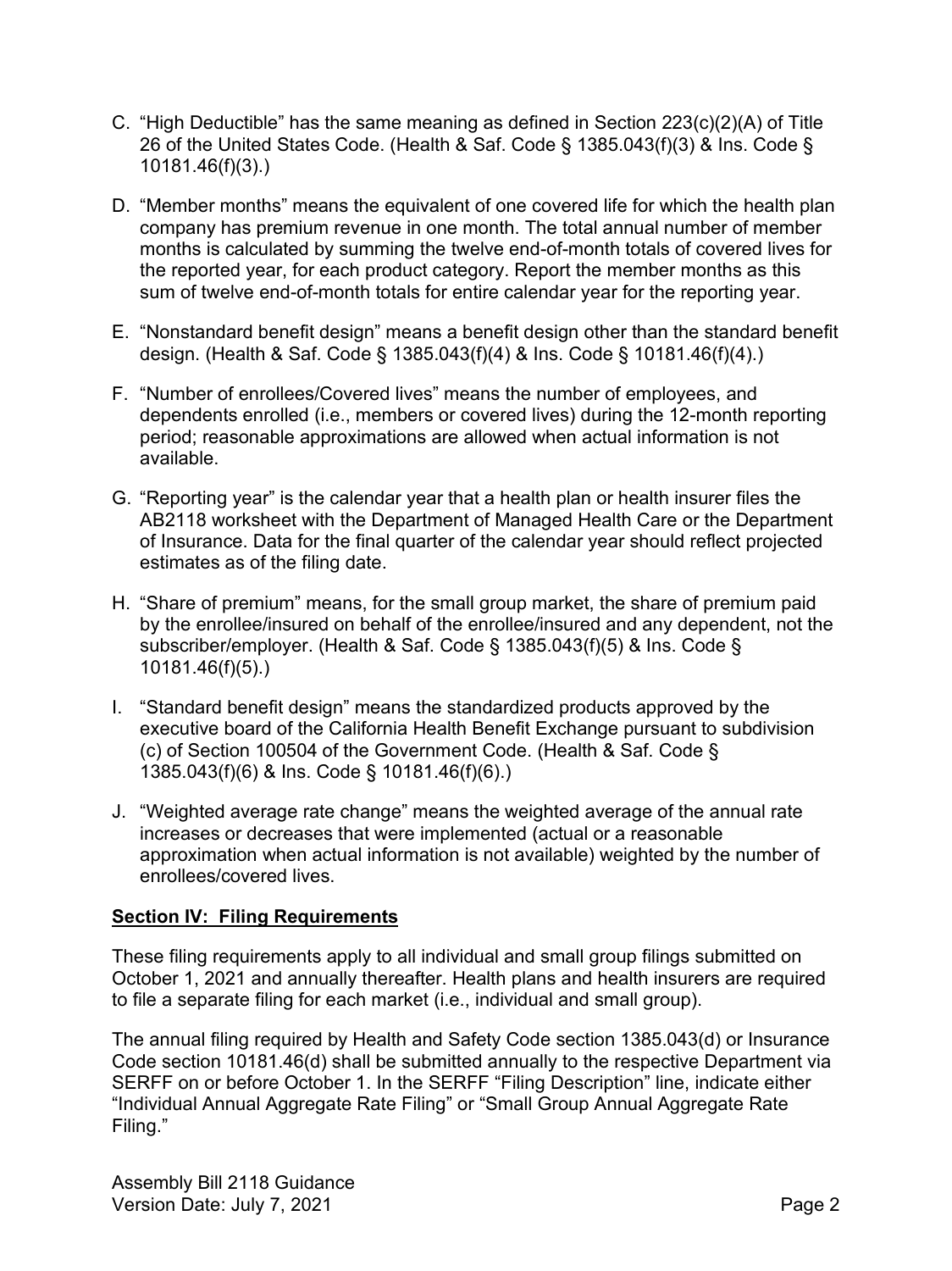- A. For Individual Annual Aggregate Rate Filing and Small Group Annual Aggregate Rate Filing*,* the following spreadsheets, contained in the "Individual Annual Aggregate Rate Workbook" and "Small Group Annual Aggregate Rate Workbook," must be completed:
	- 1. Index Listing of required spreadsheets in the workbook;
	- 2. General Info Where most of the information will be filled out;
	- 3. Premium Premium Information; Until January 1, 2023, share of premium information is provided on a voluntary basis. Effective January 1, 2023, the share of premium paid by enrollees is required pursuant to Health and Safety Code section 1385.043(g)(1) or Insurance Code section 10181.46(g)(1).
	- 4. Cost Sharing Cost sharing by ranges and by metal tiers;

Individual cost sharing refers to plan benefits, not the actual dollars paid or

out of pocket expenses by the enrollees.

These individual cost sharing includes the following:

- Deductibles (medical + Rx combined),
- Coinsurance percentage (hospital inpatient),
- Coinsurance percentage (specialty drugs),
- Copayment for primary doctor visits and specialist visits (composite),
- Average cost sharing for brand name drugs,
- Individual out of pocket maximum (medical + Rx combined innetwork only) and
- Family out of pocket maximum (medical + Rx combined in-network only).
- 5. Benefit;
- 6. Benefit Design Covered Benefits;
- 7. Enrollment; Until January 1, 2023, enrollment by benefit design, deductible, or share of premium information is provided on a voluntary basis. Effective January 1, 2023, the enrollment by benefit design, deductible, or share of premium information is required pursuant to Health and Safety Code section 1385.043(g)(2) or Insurance Code section 10181.46(g)(2).
- 8. Trend Before or After Normalization for Demographic, Plan Mix and other Changes. Specify if the trend has been normalized for demographic changes by selecting "Before" or "After" in the drop-down boxes and filling in the appropriate information.